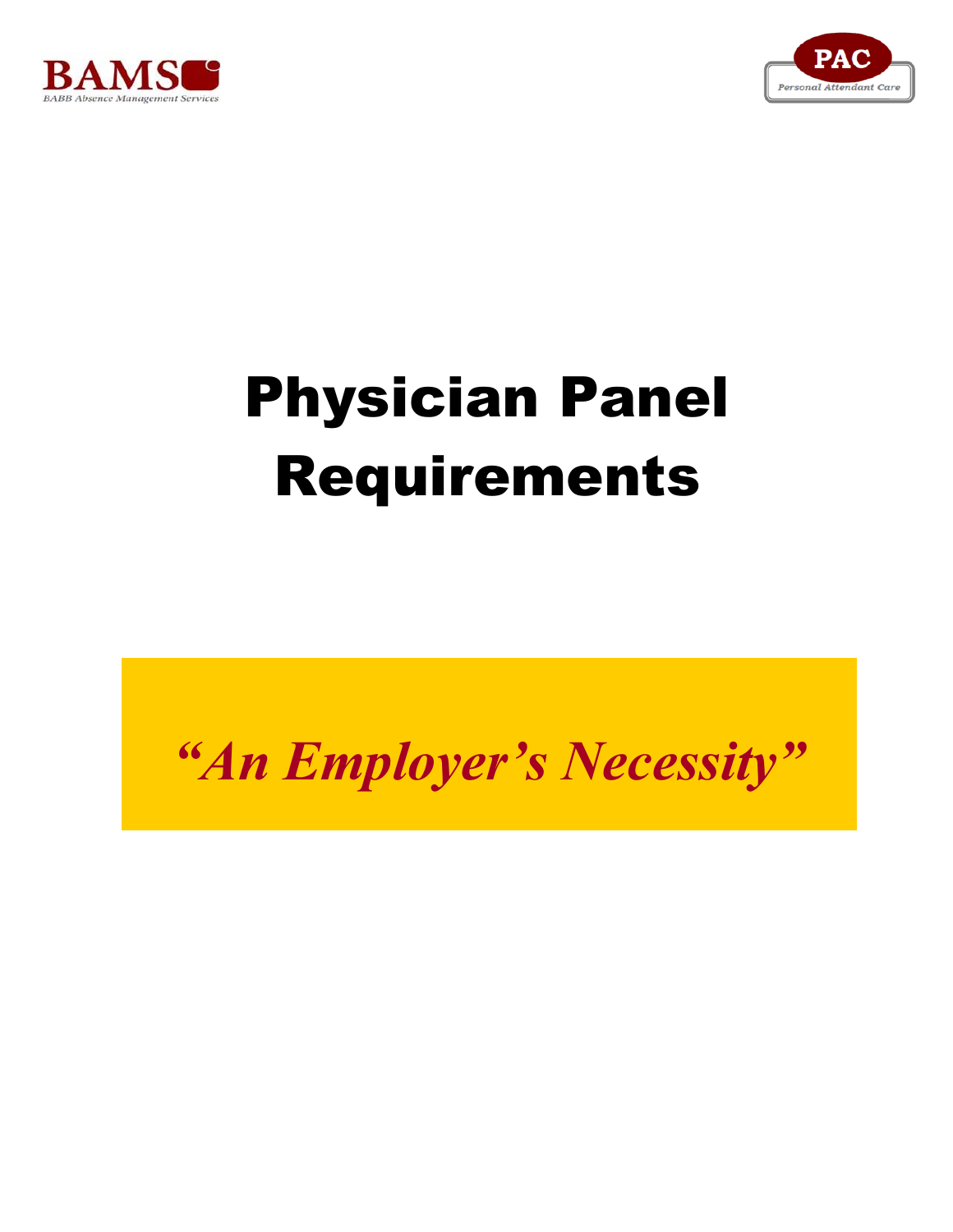

The PA Workers' Compensation Act gives employers the right to establish a list of designated health care providers. When the list is properly posted, injured workers must seek treatment for the work injury or illness with one of the designated providers for 90 days from the date of the first visit. There are some specific guidelines provided in the rules and regulations for these lists:

- The employer must provide a clearly written notice to employee of the employee's rights and duties.
- The notice must be signed by the employee at the time of hire, whenever changes are made in the list and at the time of injury.
- The list must contain at least six providers; three of the six providers must be physicians.
- Providers as defined in the Act are more than just physicians.
- Each provider's name, address, telephone number and specialty must be included on the list.
- If a particular specialty is not on the list and the specialty care is reasonable and necessary for treatment of the work injury, the employee will be allowed to treat with a health care provider of his or her choosing. Martin v. WCAB (Emmaus Bakery), 652 A.2d 1301 (Pa. 1995)
- The employer may not direct the employee to any specific provider on the list.
- The employee may switch from one designated provider to another designated provider.
- Listed providers must be geographically accessible.
- Listed providers must contain specialties appropriate for the anticipated workrelated medical problems of the employee.
- If employer's list of designated providers fails to comport with the Act and the regulations, the employee has the right to treat with a provider of his or her choice.

Further details on the list of designated providers and its correct use are contained in Subchapter D, Sections 127.751 through 127.755 of the rules and regulations found on page 196 of the Workers' Compensation Act as revised and reprinted 1999. The Act is available on this Website. AND, Copies of the Act are available for purchase from the State Bookstore of PA, Commonwealth Keystone Building, Plaza Level, 400 North Street, Harrisburg, PA 17120, or call 717-787-5109.

Contact Us | Commonwealth Portal | Contact the Web Team | Privacy Policy | Disclaimer

Copyright © 2011 Commonwealth of Pennsylvania